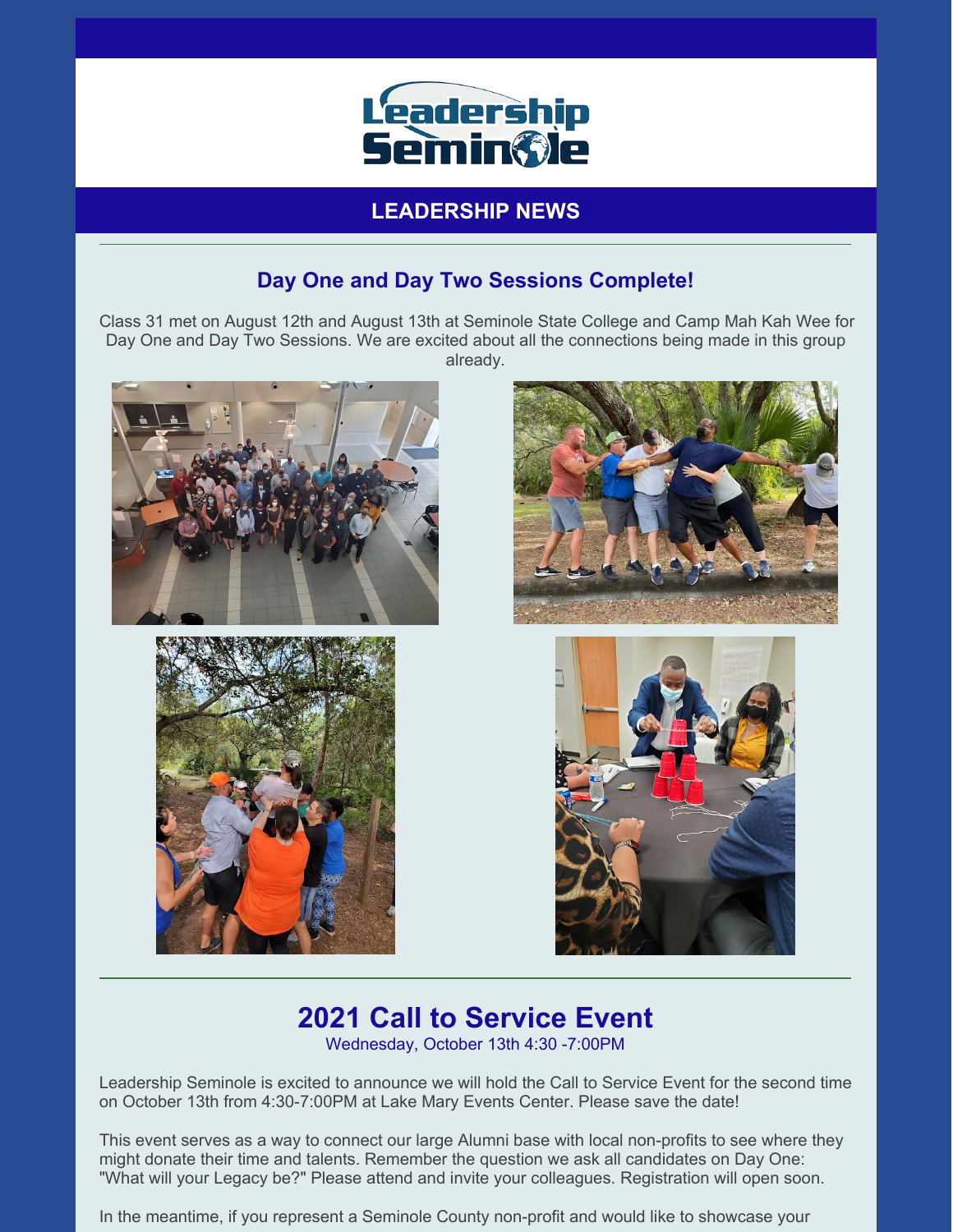organzation, please email Sara Russell, srussell@leadershipseminole.org with your interest.



### **In the News**

#### **Leadership Seminole partners with Seminole County Sheriff's Office**

Sheriff Lemma's column in the recent issue of Altamonte- Wekiva Springs Life addressed recruiting in the Seminole County Police department. He praised Leadership Seminole's commitment to helping increase diversity in the Academy. Read the **Full [Article](https://files.constantcontact.com/206c3f27be/3c16c50a-4838-43eb-bfe4-bbe1bde6ccaa.pdf)**



### SAVE THE DATE

Wednesday October 13, 2021 - Call to Service, Lake Mary Events Center

Friday November 5, 2021 - After Hours, Top Golf Lake Mary

Friday January 28, 2022 - Leadership Summit, Lake Mary Events Center

Friday February 4, 2022 - After Hours, Tuffy's Lounge, Sanford

Sunday March 27, 2022 - Leadership Seminole Fundraiser, Top Golf Lake Mary

Friday May 6, 2022 - After Hours, 4th Street Bar & Grill, Lake Mary

Friday May 20, 2022 - Community Leadership Celebration, Westin Lake Mary

# CLASS 32

**We will accept applications for Class 32 later this Fall. Please send your interest to Sara Russell, srussell@leadershipseminole.org so**